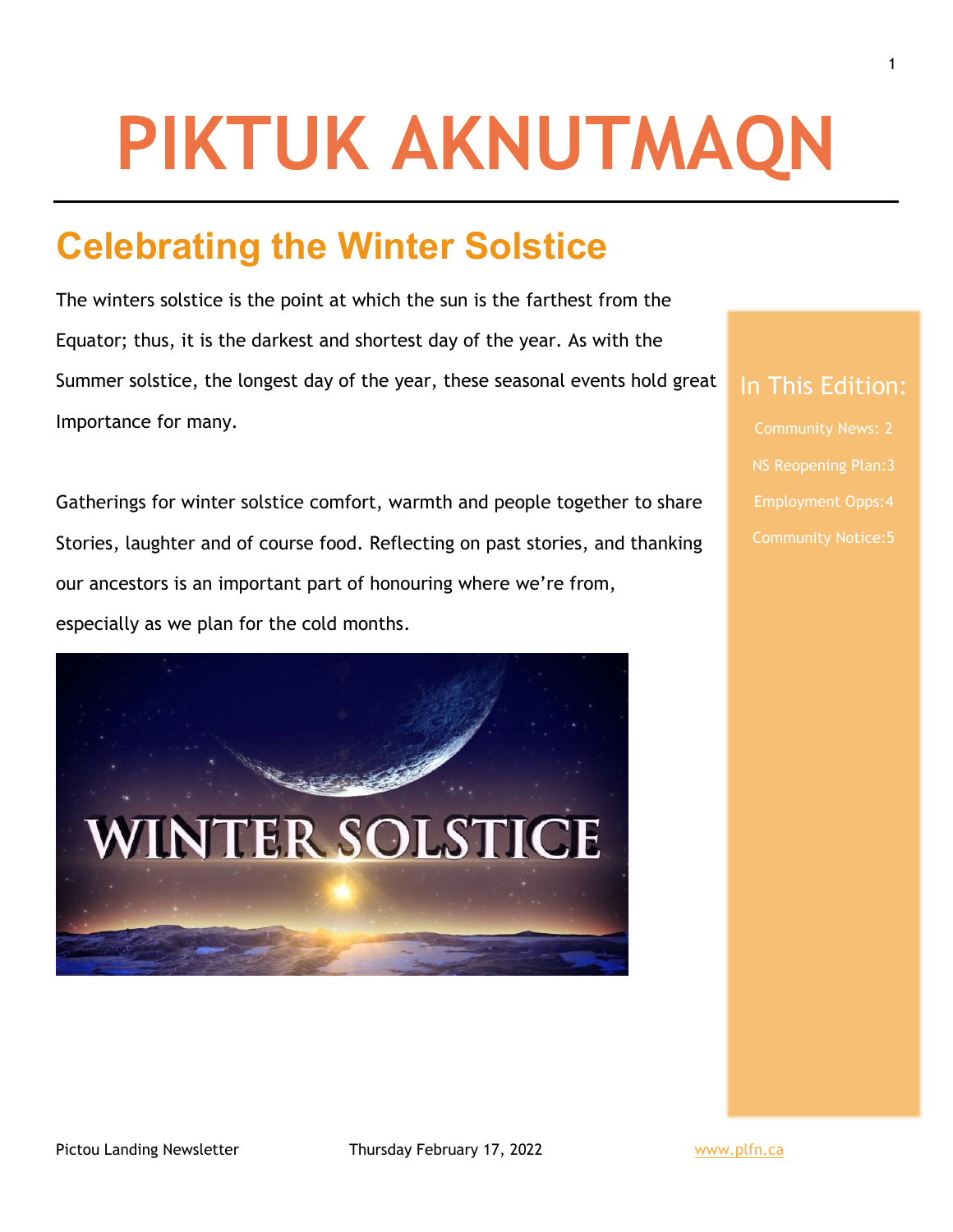

2

٦



| <b>Band Office Hours</b>                                                                              | <b>Health Centre Hours</b>                                                                            | <b>Garbage Day</b>                                                                                          | <b>Chief &amp; Council</b><br><b>Meetings</b>                                                                                                                                                                               |
|-------------------------------------------------------------------------------------------------------|-------------------------------------------------------------------------------------------------------|-------------------------------------------------------------------------------------------------------------|-----------------------------------------------------------------------------------------------------------------------------------------------------------------------------------------------------------------------------|
| Monday - Thursday<br>$9:00$ am - 4:00 pm<br>Friday<br>$9:00$ am - $3:00$ pm<br>Closed for lunch hour. | Monday - Thursday<br>$9:00$ am - 4:00 pm<br>Friday<br>$9:00$ am - $3:00$ pm<br>Closed for lunch hour. | Collection is every<br>second Tuesday<br><b>Next Collection Date</b><br>is:<br>Tuesday February 22,<br>2022 | The next Chief &<br>Council meeting is<br>Tuesday February 22.<br>To submit a letter or<br>request please email<br>janet@plfn.ca or<br>webmaster@plfn.ca or<br>you can drop off at<br>the front desk of the<br>Band Office. |
|                                                                                                       |                                                                                                       |                                                                                                             |                                                                                                                                                                                                                             |
| <b>VCM Hours</b>                                                                                      | <b>Wolf Den Hours</b>                                                                                 | <b>Pictou Landing Pantry</b><br><b>Hours</b>                                                                | <b>Fishers Hours</b>                                                                                                                                                                                                        |
| Monday - Friday                                                                                       | Open 7 days a week                                                                                    | Tuesday                                                                                                     | Monday - Thursday                                                                                                                                                                                                           |
| 7:00 am - 11:00 pm                                                                                    | 9:00 am - Midnight                                                                                    | 1:00 pm $-3:00$ pm                                                                                          | $9:00$ am - 4:00 pm                                                                                                                                                                                                         |
| Saturday- Sunday                                                                                      |                                                                                                       | Wednesday - Thursday                                                                                        | Friday                                                                                                                                                                                                                      |
| $9:00$ am - 11:00 pm                                                                                  |                                                                                                       | $9:00$ am - $3:00$ pm                                                                                       | $9:00$ am $-3:00$ pm                                                                                                                                                                                                        |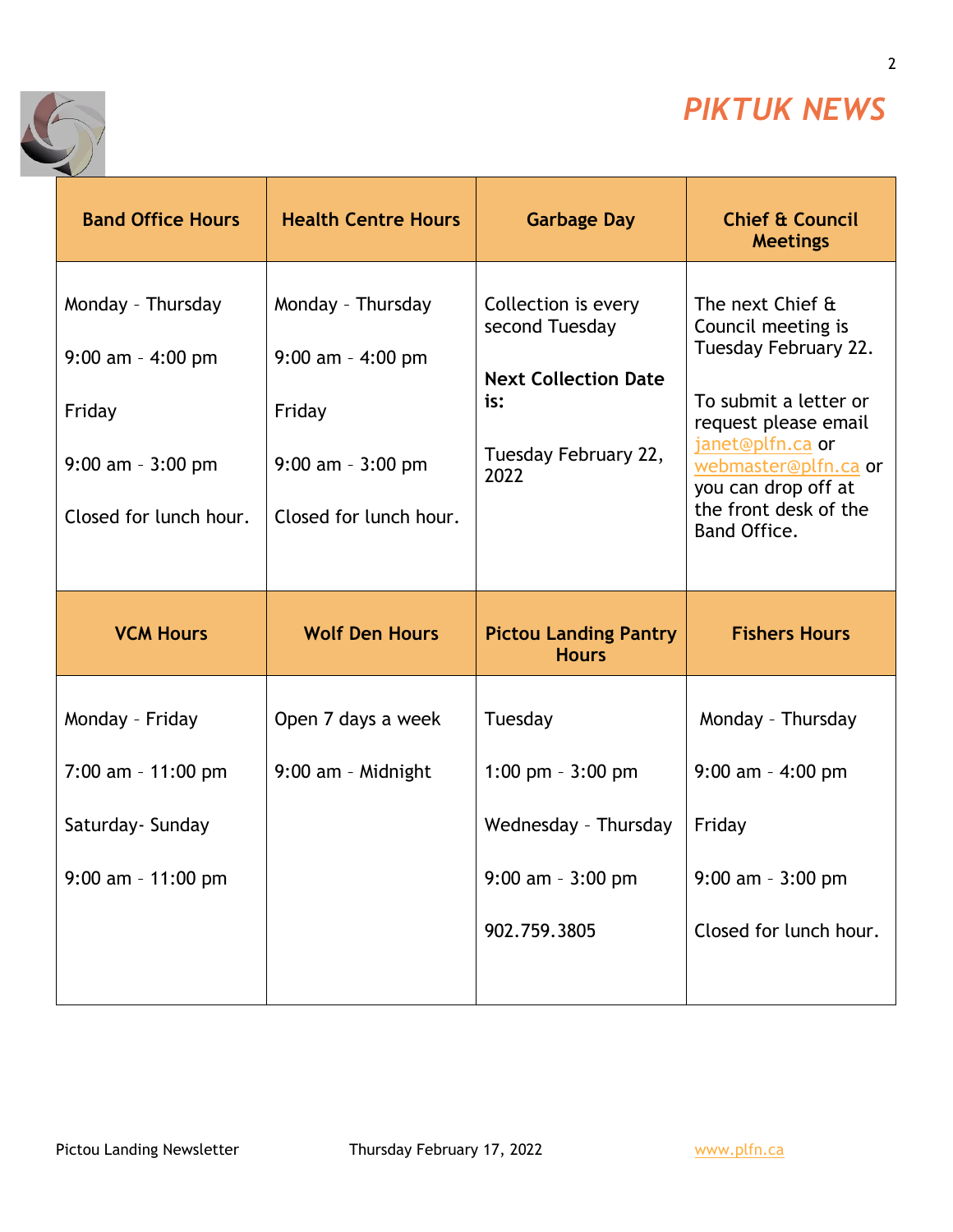## *PIKTUK NEWS*

## **Nova Scotia's Reopening plan: phase 1**

Phase 1 of the reopening plan starts 14 February 2022. During Phase 1, events start again and gathering limits are increased. Businesses and services start to gradually ease restrictions. Border restrictions are lifted for domestic travellers.

The first phase of Nova Scotia's COVID-19 reopening plan starts today, February 14. Gathering limits have increased to 25, events are allowed again, and all domestic travel restrictions have been lifted.

Other changes include:

• Long-term care residents can have 2 visitors at a time (it doesn't need to be the same 2 visitors each time).

• Bars and restaurants can operate at 75% capacity with social distancing.

• Up to 60 sports participants and officials can gather without social distancing (indoor and outdoor).

• Festivals, special events and arts and culture events can operate at 50% of the venue's capacity.

You can read the full details at [www.NovaScotia.ca/Reopening-Plan.](http://www.novascotia.ca/Reopening-Plan?fbclid=IwAR2CjopOsCjNo_LQmlOFEg6HGdjzNkmYPcVYESYxZk2Tf-TvzHL3Gv4KC4Y)



## **Notice from the Victoria Corner Market:**

Please refrain from placing your garbage and recycling in the dumpsters at the store. These are rented by the store for store use only.

Wela'lioq.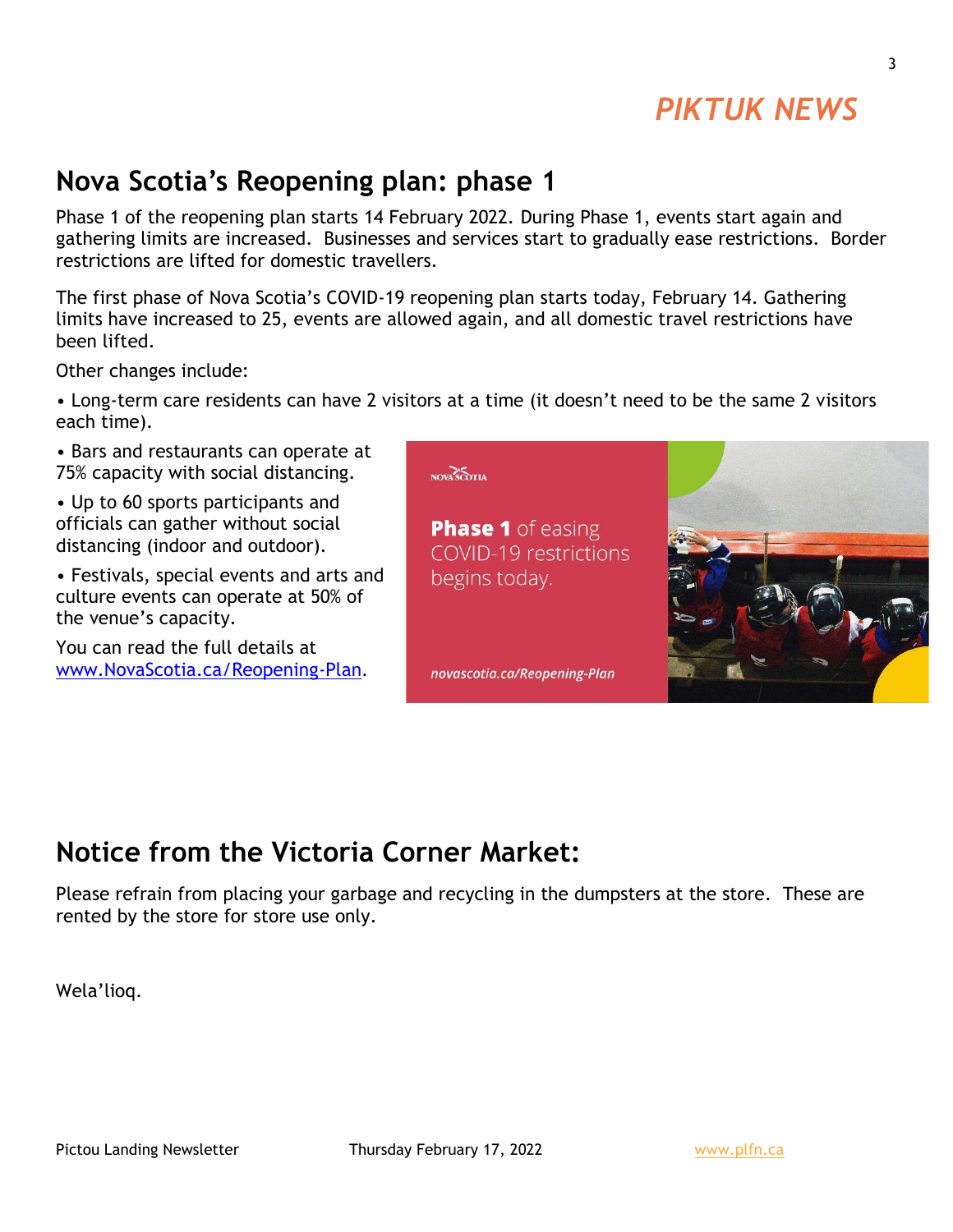# *PIKTUK EMPLOYMENT OPPORTUNITES:*

#### **Job Title: Nurse Practitioner Part time contract positions consisting of 1-3 days a week for 18 months.**

#### **Job Opportunity Details:**

This position could be filled by multiple NP's with ability to work 1 day each.

Pictou Landing First Nations is seeking Nurse Practitioners who would like to work in community 1-3 days per week to provide services to community members who do not have a Family Physician. Pictou Landing First Nations is a Mi'kmaq community of approximately 600 people on the Northumberland Strait in Nova Scotia. Pictou Landing is located approximately 15 minutes from New Glasgow. Pictou Landing Health Center supports the community though primary care, public health, Mental health supports and prevention programs. Nurse Practitioners will work in partnership with the other staff of the Health Center to provide holistic care to community members.

#### **Responsibilities:**

Nurse Practitioners (NP) will provide comprehensive and coordinated care to Pictou Landing First Nation community members. The NP partners with other health care services in community such as nurses, mental health supports or maternal child health supports and complements other members of the health care team for the achievement of person and family centred care, assessment, diagnosis, treatment, monitoring and evaluation of patient health and treatment outcomes, screening and health promotion, early detection of illness and disease, chronic disease management, continuity and coordination of care and enhanced access to programs, services and community resources

#### **Qualifications:**

Masters of Nursing – Advanced Nursing Practice stream or equivalent nurse practitioner program

Current registration as a Nurse Practitioner – Family/ All Ages, and in good standing with College of Registered Nurses of Nova Scotia (CRNNS), or eligible.

Recent experience working in a Nurse Practitioner role with family of all ages preferred

Experience working within a First Nation community preferred

Compensation Hourly or Daily rates will be in line with the NS Health pay scale travel to community will be supported.

Application Deadline: Open until the position is filled

#### **Please send Resume and Cover Letter to:**

Katie Paul, Human Resources

6533 Pictou Landing Road

Fisher's Grant, NS B0K 1X0

Or via email at [katie.p@plfn.ca](mailto:katie.p@plfn.ca)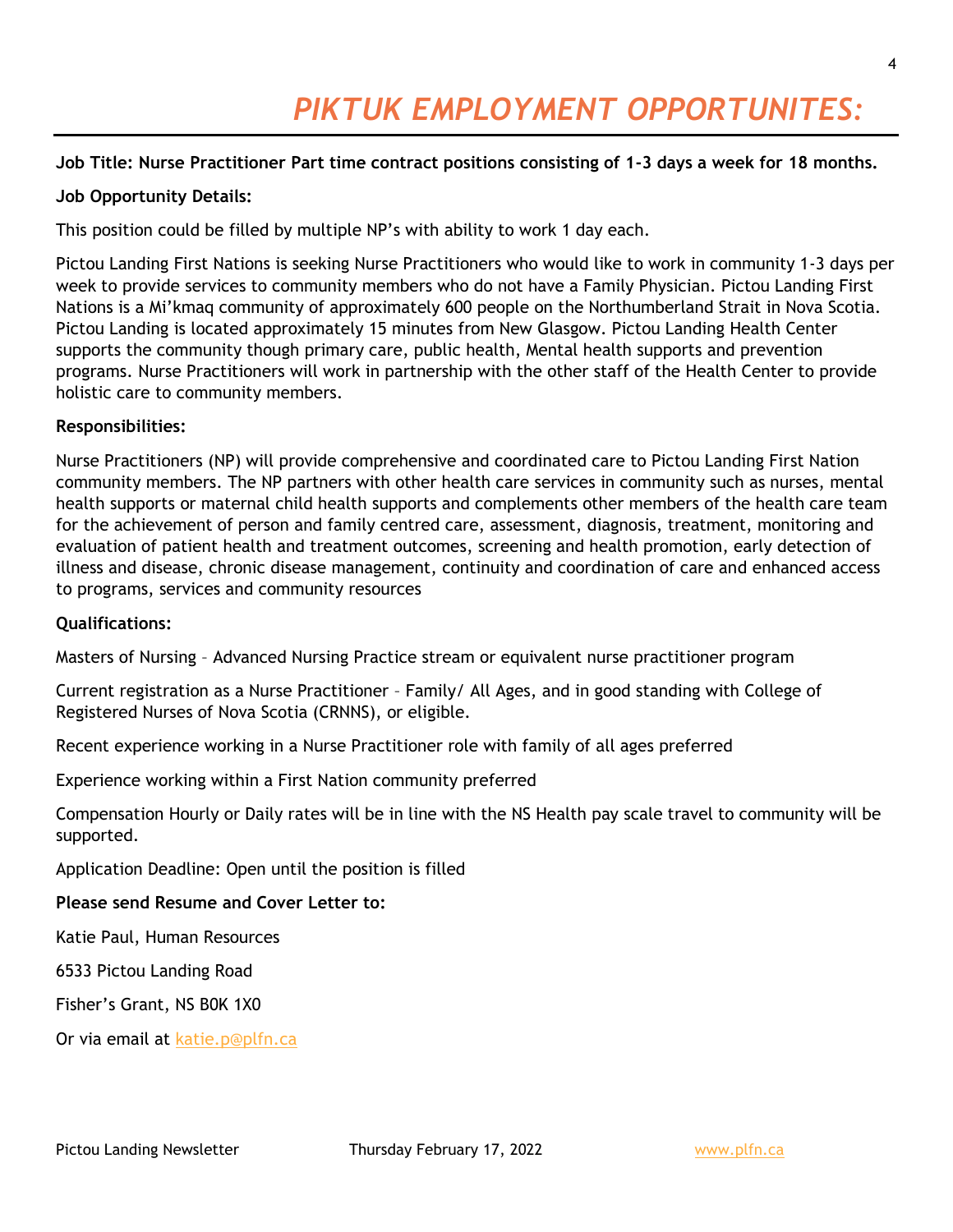## **Boat Harbour Remediation Project – Community Meeting**

A community meeting will be held on March 3, 2022 from 5:00 p.m. to 6:45 p.m. to provide information on the Federal environmental assessment (EA) for the Boat Harbour Remediation Project (BHR Project). Pictou Landing First Nation community members will have the opportunity to ask the Impact Assessment Agency of Canada (Agency), Federal experts and Nova Scotia Lands Inc. (NS Lands) questions.

The meeting will be held virtually through ZOOM. To join the meeting:

LINK COMING SOON

| <b>Time</b> |                                                                                                                             | <b>Speaker/Presenter</b>                      |
|-------------|-----------------------------------------------------------------------------------------------------------------------------|-----------------------------------------------|
| $5:00$ p.m. | Welcome                                                                                                                     | Chief Andrea Paul/Agency                      |
|             | Opening prayer and comments                                                                                                 | Chief Andrea Paul                             |
| 5:10 p.m.   | Presentation: overview and update on the<br>progress of the federal environmental<br>assessment process for the BHR Project | Agency                                        |
| 5:30 p.m.   | Q&A on the EA process                                                                                                       | <b>PLFN</b> Community members                 |
| 5:45 p.m.   | Presentation: overview of BHR Project                                                                                       | Nova Scotia Lands Inc.                        |
| $6:05$ p.m. | Q&A on BHR Project                                                                                                          | <b>PLFN</b> Community members                 |
| 6:30 p.m.   | Closing comments                                                                                                            | Chief Andrea Paul/Nova<br>Scotia Lands/Agency |
|             | Closing prayer                                                                                                              | Chief Andrea Paul                             |
| $6:45$ p.m. | Meeting adjourned                                                                                                           |                                               |

#### **Proposed Agenda:**

To register for your meal gift card and to have the link emailed to you can contact Kara at [Kara.b@plfn.ca.](mailto:Kara.b@plfn.ca)

If you are not able to attend and have a question, please contact Kara and she will be sure to pass it along to the presenters.